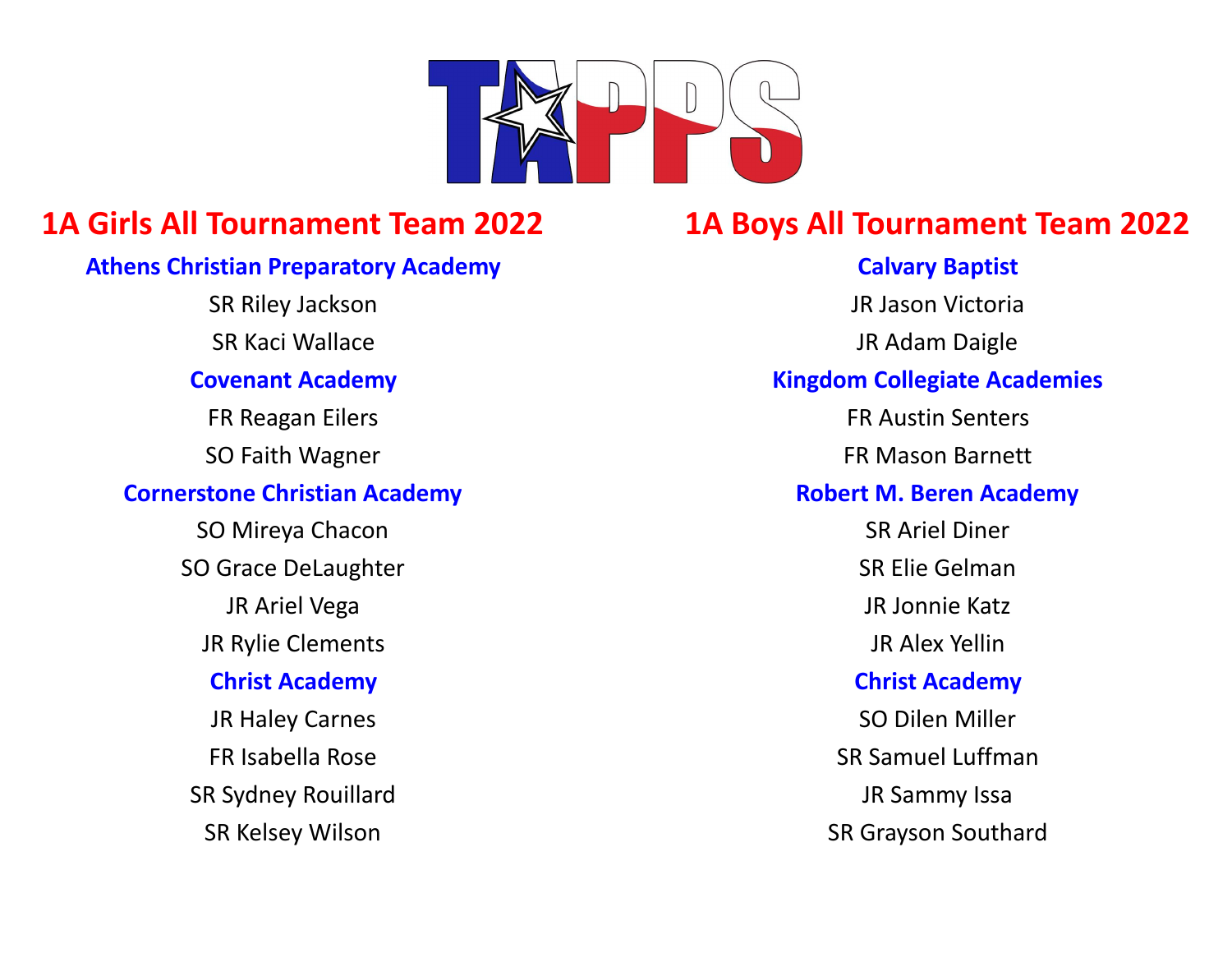

SR Rebecca Wagner SR Xavier Owens

# **2A Girls All Tournament Team 2022 2A Boys All Tournament Team 2022**

# **Weatherford Christian School Connell College Preparatory HS** FR Abigail Shiller **SR Raphfel Moss** FR Kaitlyn Shiller Johnson JR Khristopher Johnson **Harvest Christian Academy Kingdom Preparatory Academy** SO Ashley Gonzalez SR Luke Sell SO Alexis Garcia JR Thomas Nicholson **Bethesda Christian School Covenant Classical** SR Keeley Mitchell **SR Keeley Mitchell** SR Whit Jewett JR Cienna Turner **JR Lanham Briley** SO Avery Robinson SO Luke Liebelt SR Hailey Clagg SR Braden Tucker **St. Paul Catholic School Grace Christian Academy-Houston** SR Seryna Garza Santa Santa SR Marcus Britton SR Julianna Davis JR Michai Seals SR Katherine Ehrig SR Daniel Felipe Sanchez Penago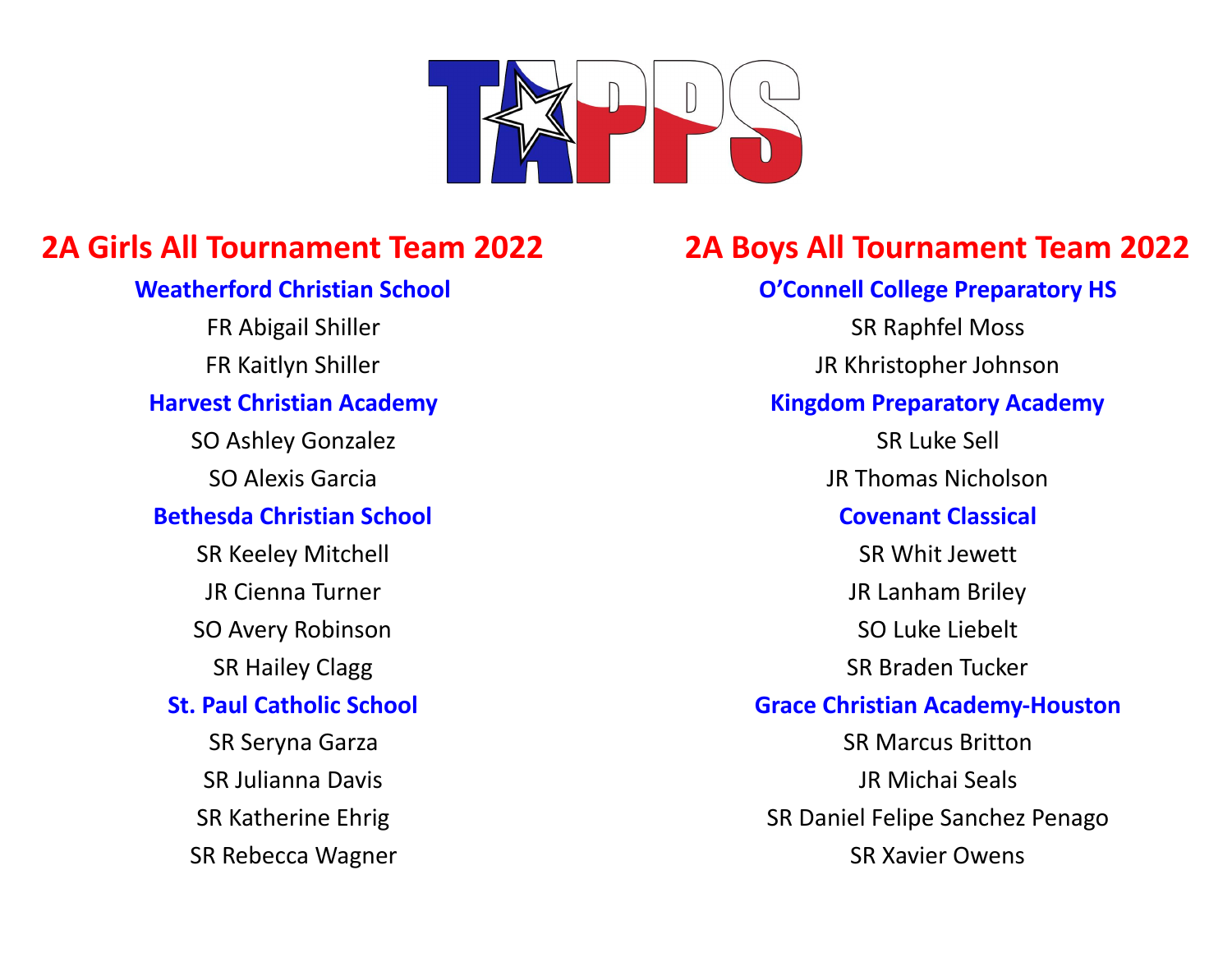

JR Dalanna Carter SR Colton Lychner

# **3A Girls All Tournament Team 2022 3A Boys All Tournament Team 2022**

**Denton Calvary Academy Lutheran High North** SR Faith Sammons SR Edwin Preston FR Rhyse Bramlett **SR Emeka Williams Rosehill Christian School Midland Classical Academy** SR Chloe Swedlund SR Luke Elliot SR Audrey Smith SR Hagan Berridge **North Dallas Adventist Academy Akiba Yavneh Academy of Dallas** SR Paschall Theriot **SR Paschall Theriot** JR Daniel Schick SR Chyna Brown SR Chyna Brown SR Noah Ohayon JR Alexandra Martin JR Jordan Dekelbaum SR Madison Gwin SR Benjamin Rael **Lutheran High North Hill Country Christian High School** JR Kiara Williams SR Kai Orred SR Aaliyah Macias SR Jude Stephens SR Jade Miller SR Jade Miller SR William Penrod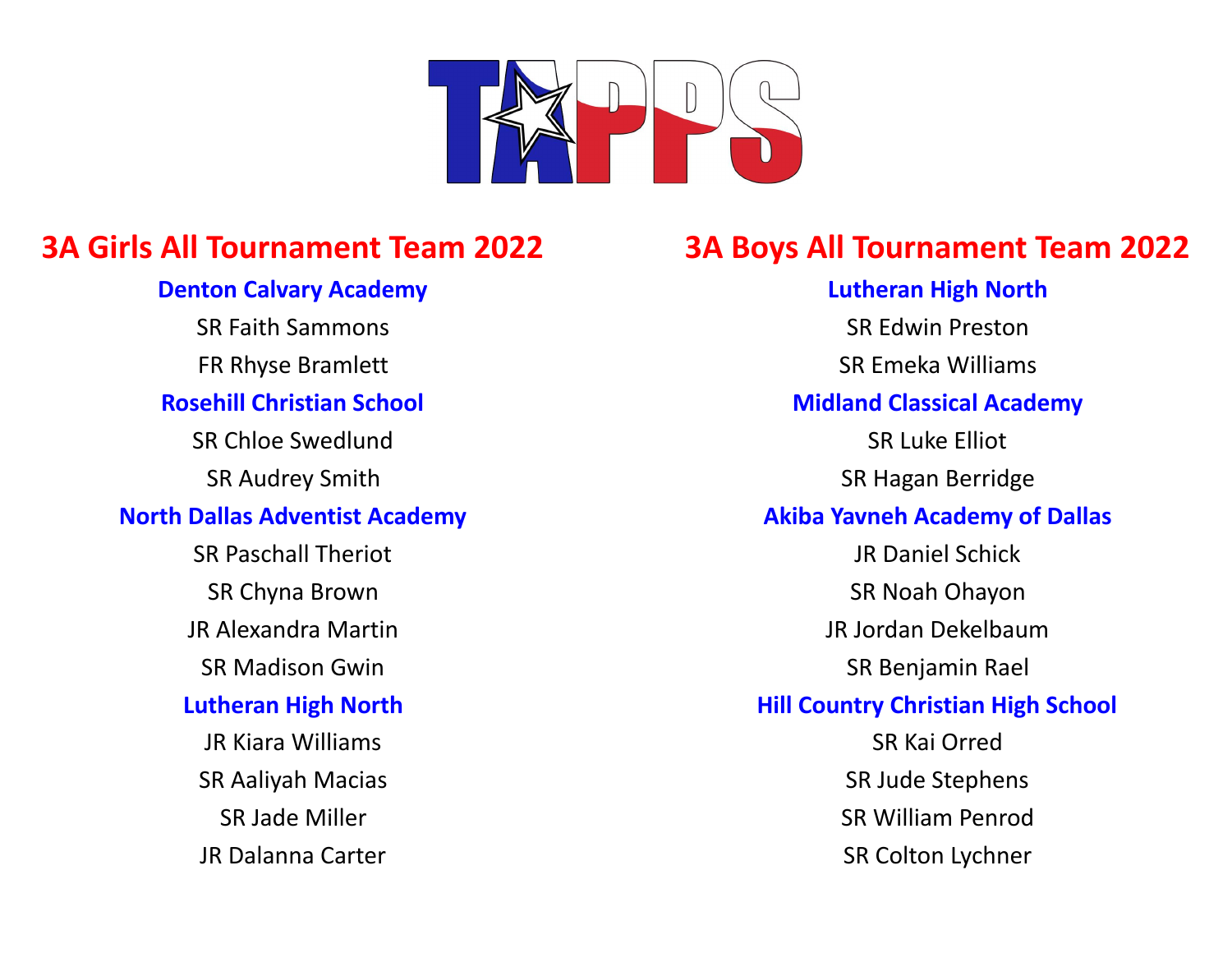

## **Lutheran High School of San Antonio Trinity Christian School-Lubbock**

JR Rachel Sanders JR Marcus Ramon Edwards

SR Abbie Crow SR Matt Cuellar SR Paige Parker SR Jayvenn Adams SR Skylar Simmons JR Arath Velazquez SR Maddie Steed SR Josh Williams SO Molly Steed SO Molly Steed SR Justin McNelkan JR Georgia Freeman Santa Company SR Ajani Jamison JR Mary Katherine Kloessel Sandwich Sandwich SR Braedyn Ellison

# **4A Girls All Tournament Team 2022 4A Boys All Tournament Team 2022**

## **Trinity Christian School-Lubbock Westbury Christian School-Houston**

FR Tayley Bullen Same Committee SR Joseph Cormier FR Kiah Buchanan SR Aerik Holcombe

SR Maya Sanders **JR Kieran Elliott** 

# **Lubbock Christian School St John Paul II High School**

SR Brooke Hooten SR Dezmon Dudley

## **Legacy Prep Christian Academy Grace Preparatory Academy**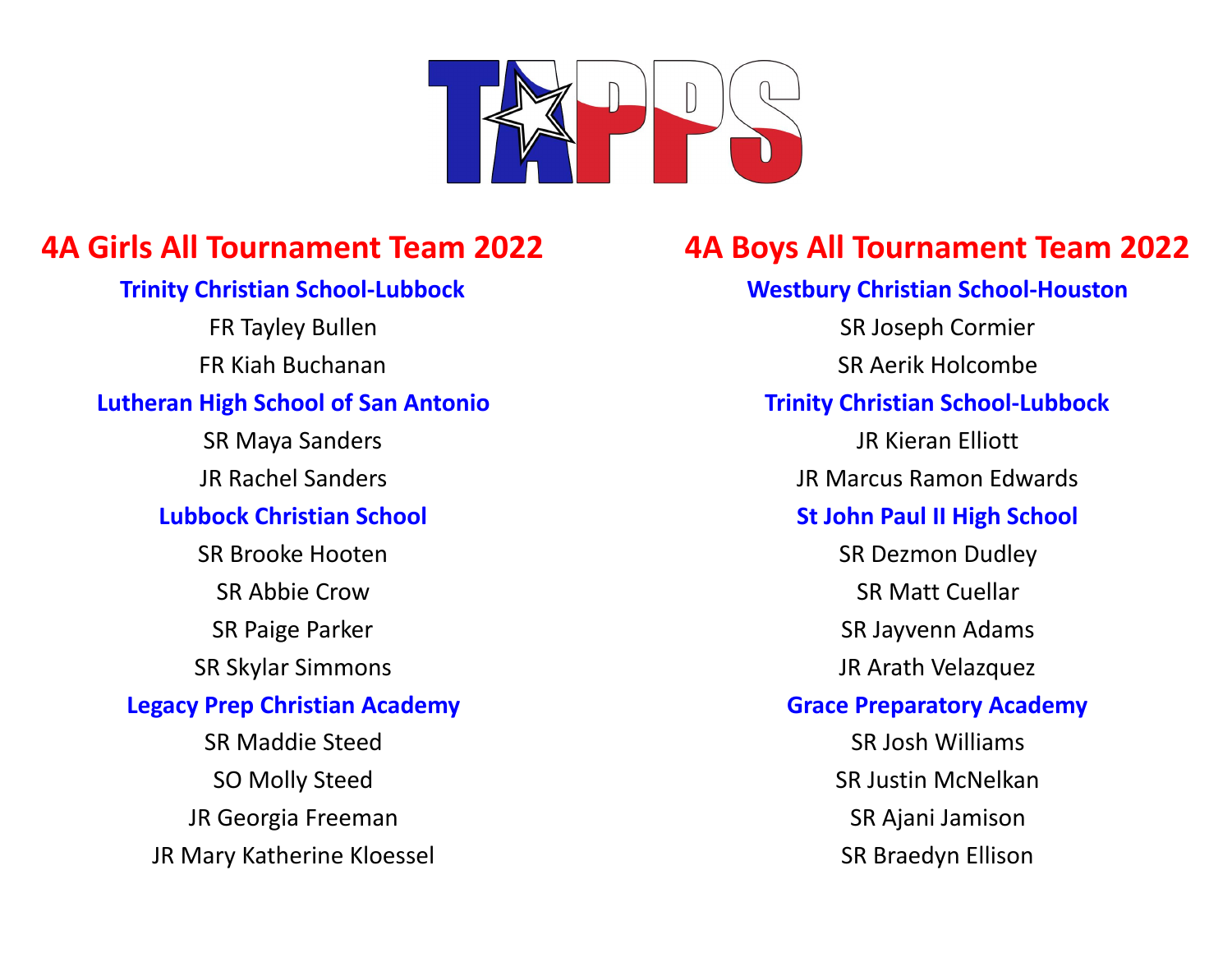

## **Southwest Christian School-Fort Worth The Woodlands Christian Academy**

FR Ananda Jenerson SR Chanse Perkins

SO Teagan Milliken JR Joshua Bento

FR Maegan Riebel Santa Communication and SR Jalil Brown

## **Dallas Christian School-Mesquite TMI Episcopal-San Antonio**

JR Kennedy Chappell JR Kendrick De Luna JR Caitlynn Jordan JR Jaylen Gardner JR Maddie Perkins **SO Ojani Bowen** SR Ansley Hughes **SR Ansley Hughes** SR Robert Lafreeda SO Olivia Sauvageau JR Robert McWard JR Olivia Walker SR Joshua Thrower

# **5A Girls All Tournament Team 2022 5A Boys All Tournament Team 2022**

## **Geneva School of Boerne Dallas Christian School-Mesquite**

FR Chloe Donnell SR Max McAda

## **Second Baptist School-Houston McKinney Christian Academy**

JR Ella Ryan SR Jalen Wheeler JR Kate Marshall SR Ezekiel Long